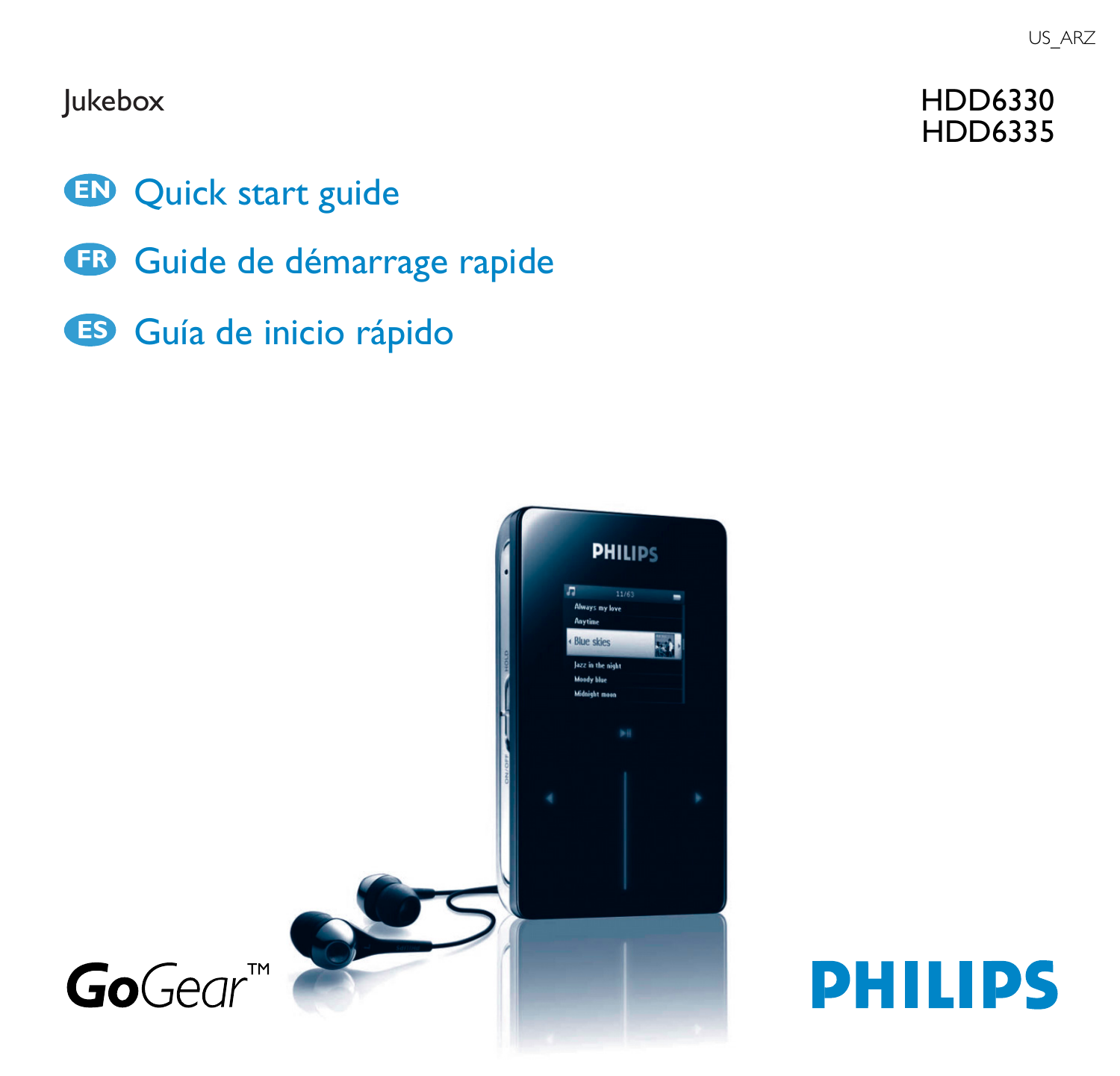**Need help?** Besoin d'aide ? **Benötigen Sie Hilfe ?** Necesita ayuda inmediata ?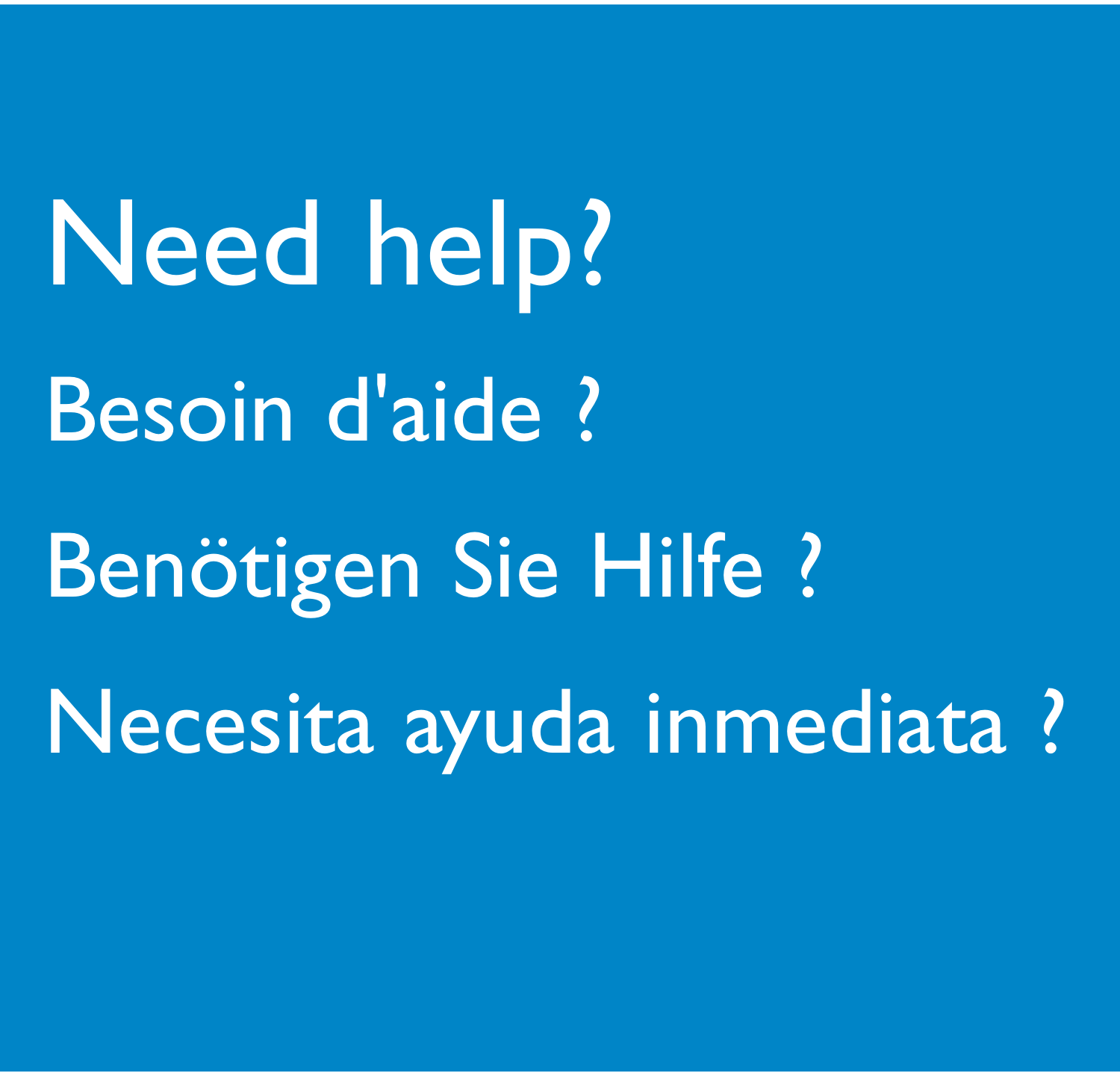1

# Visit/Consulter/Besuche/Visite www.philips.com/support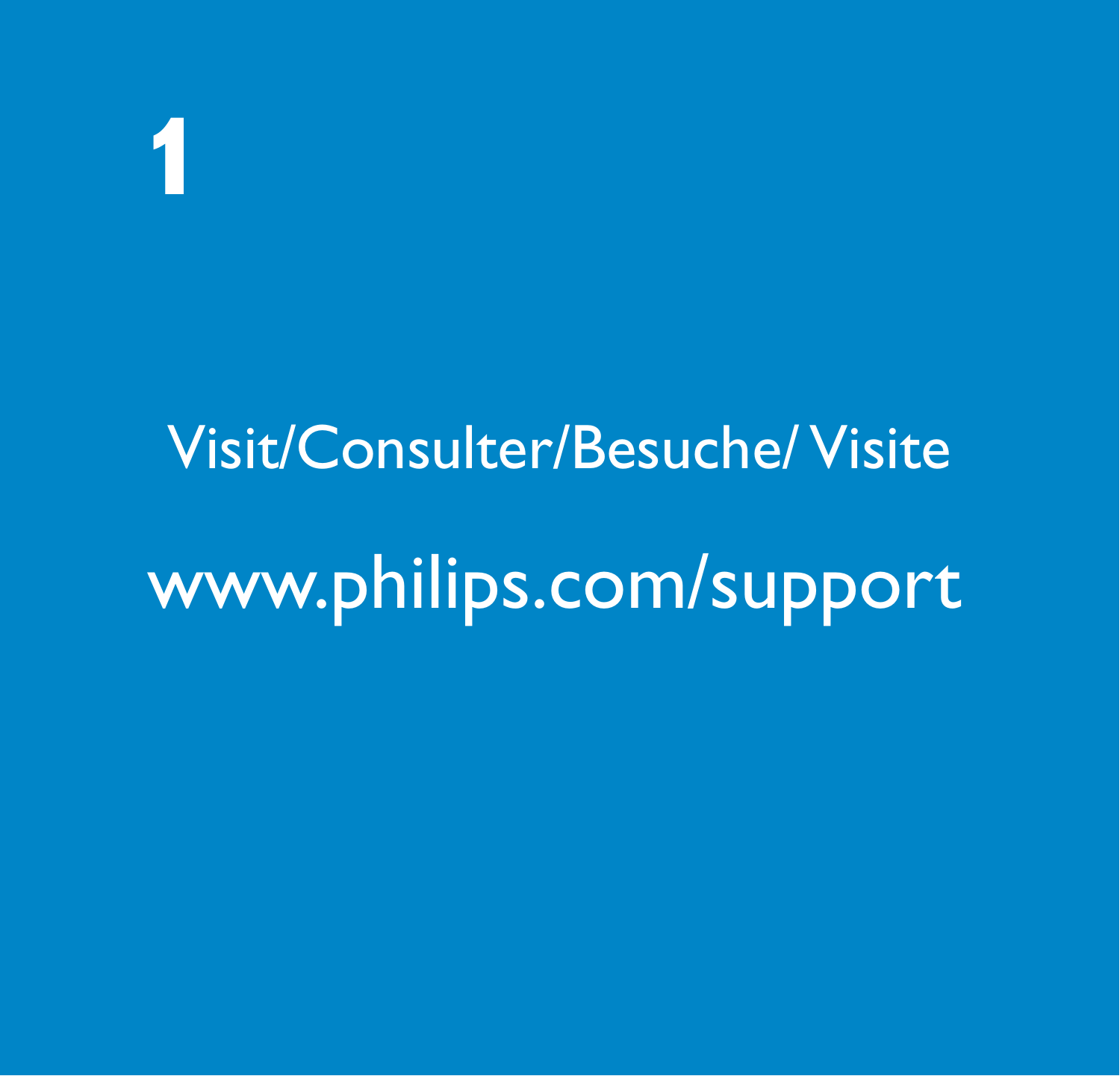# 2 Contact Philips : / Contacter Philips: /<br>2 Kontakt zu Philips: / Contactar Philips:

| Helpdesk:<br>Country |                                                                    | Tariff / min:     | Keep ready:                                                                                        |
|----------------------|--------------------------------------------------------------------|-------------------|----------------------------------------------------------------------------------------------------|
| Österreich           | 0820 901115                                                        | €0.20             | Das Kaufdatum. Modellnummer<br>und Seriennummer                                                    |
| Belgique             | 070 253 010                                                        | € 0.17            | La date d'achat la référence et<br>le numéro de série du produit                                   |
| Canada               | 1-800-661-6162 (Francophone)<br>1-888-744-5477 (English / Spanish) | Free              | Date of Purchase, Model<br>number and Serial number                                                |
| Danmark              | 3525 8761                                                          | Local tariff      | Forbrugeren's indkøbsdato,<br>type/model-og serienummer                                            |
| Suomi                | 09 2290 1908                                                       | Paikallinen hinta | Ostopäivä ja tarkka mallinumero<br>ja sarjanumero                                                  |
| France               | 08 9165 0006                                                       | € 0.23            | La date d'achat la référence et<br>le numéro de série du produit                                   |
| Deutschland          | 0180 5 007 532                                                     | € 0.12            | Das Kaufdatum, Modellnummer<br>und Serial nummer                                                   |
| Ελληνικά             | 0 0800 3122 1223                                                   | δωρε-ν            | Την ημερομηνία αγοράς και Τον<br>ακριβή κωδικό μοντέλου και Τον<br>αριθμό σειράς του προϊόντος σας |
| Ireland              | 01 601 1161                                                        | Local tariff      | Date of Purchase, Model<br>number and Serial number                                                |
| Italia               | 199 404 042                                                        | € 0.25            | La data di acquisto, numero di<br>modello e numero di serie                                        |
| Luxembourg           | 26 84 30 00                                                        | Local tariff      | La date d'achat. la référence et<br>le numéro de série du produit                                  |
| Nederland            | 0900 0400 063                                                      | € 0.20            | De datum van aankoop,<br>modelnummer en serienummer                                                |
| Norge                | 22708250                                                           | Local tariff      | Datoen da du kjøpte produktet<br>& modellnummer & serienummeret                                    |
| Portugal             | 2 1359 1440                                                        |                   | A data de compra, número do<br>modelo e número de série                                            |
| Españal              | 902 888 785                                                        |                   | Fecha de compra e número<br>del modelo e número de serie                                           |
| Sweden               | 08 632 0016                                                        | Local tariff      | Inköpsdatum, modellnummer<br>och serienummer                                                       |
| Schweiz              | 02 2310 2116                                                       | Local tariff      | Das Kaufdatum und Modellnummer<br>und Seriennummer                                                 |
| UK                   | 0906 1010 017                                                      | f0.15             | Date of Purchase, Model<br>number and Serial number                                                |
| USA                  | 1-888-744-5477                                                     | Free              | Date of Purchase, Model<br>number and Serial number                                                |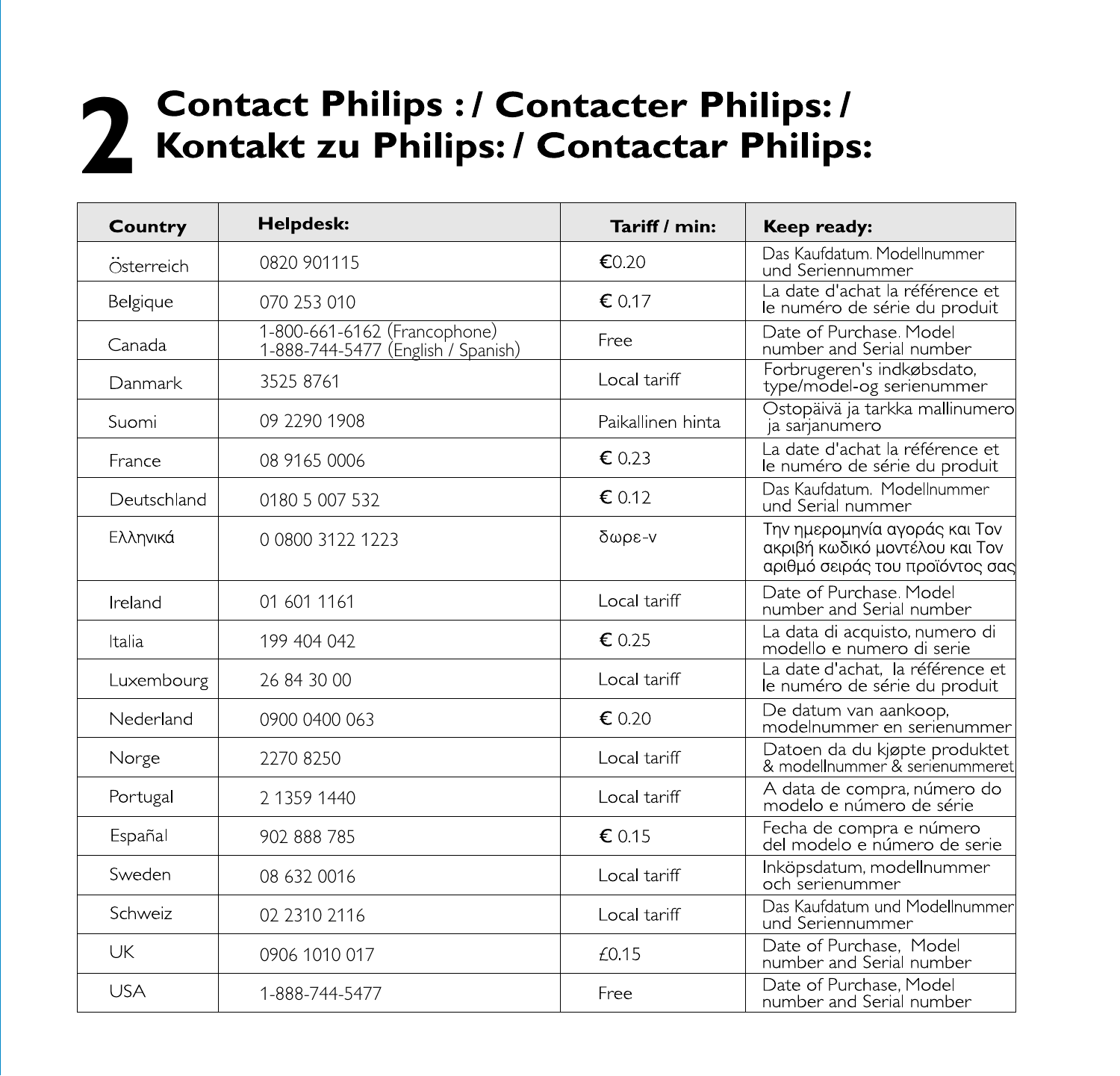# What's in the box





Headphones (provided with 3 different sizes of rubber caps)



Easy Start CD | a Windows Media Player, Philips<br>Device Manager, Philips Device Plug-in. User manuals. Tutorials and Frequently Asked Ouestions For US:



Combined charger / USB cable



Protective pouch



Quick start guide

### What else you'll need



Power outlet Computer



### Computer with:

Windows® XP (SP1 or above) Pentium Class 300 MHz processor or higher 128 MB RAM 500 MB hard disk space USB port Internet connection Microsoft Internet Explorer 6.0 or later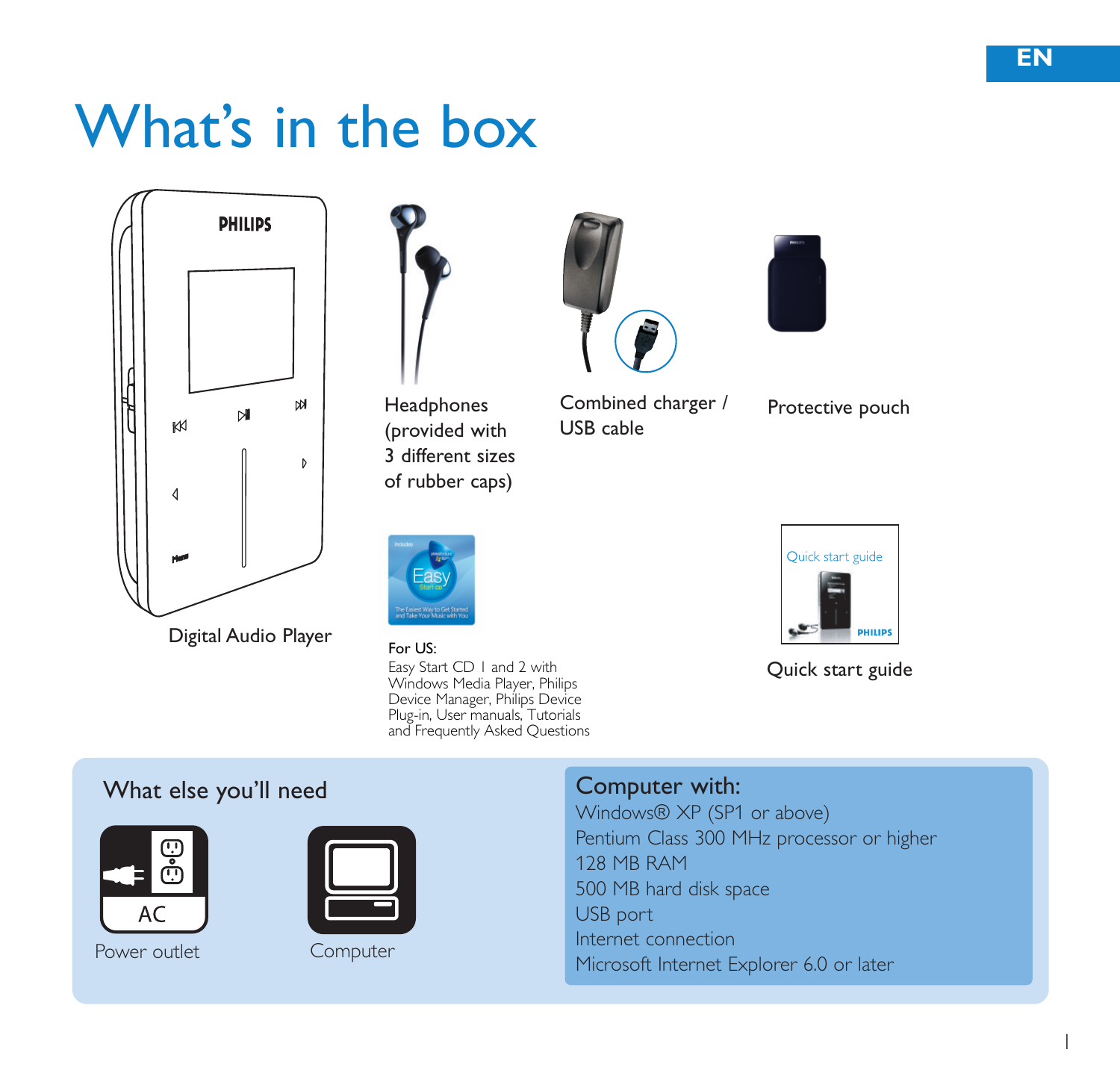# **Connect**



- I. Connect the supplied multi-voltage adaptor/ charger to your player by plugging it into the DC-In connector at the bottom of the player,
- 2. Plug the other end into a standard AC outlet.
- 3. The battery will be fully charged in 4 hours when charging it for the first time, and 70% charged in I hour for quick charge.
- 4. The player is fully charged when the charging animation stops and the above icon is displayed.



- 1. Insert the CD supplied with your product into the CD ROM drive of your PC.
- 2. If the installation program does not start automatically, browse the CD contents via Windows Explorer and run the program by double clicking on the file ending with .exe. (Important! For US: There are 2 CDs and both are required for installation)
- 3. Follow the onscreen instructions to complete the installation of Windows Media Player (including necessary plug-ins) and Philips Device Manager.
- 4. You may need to restart your PC after software installation.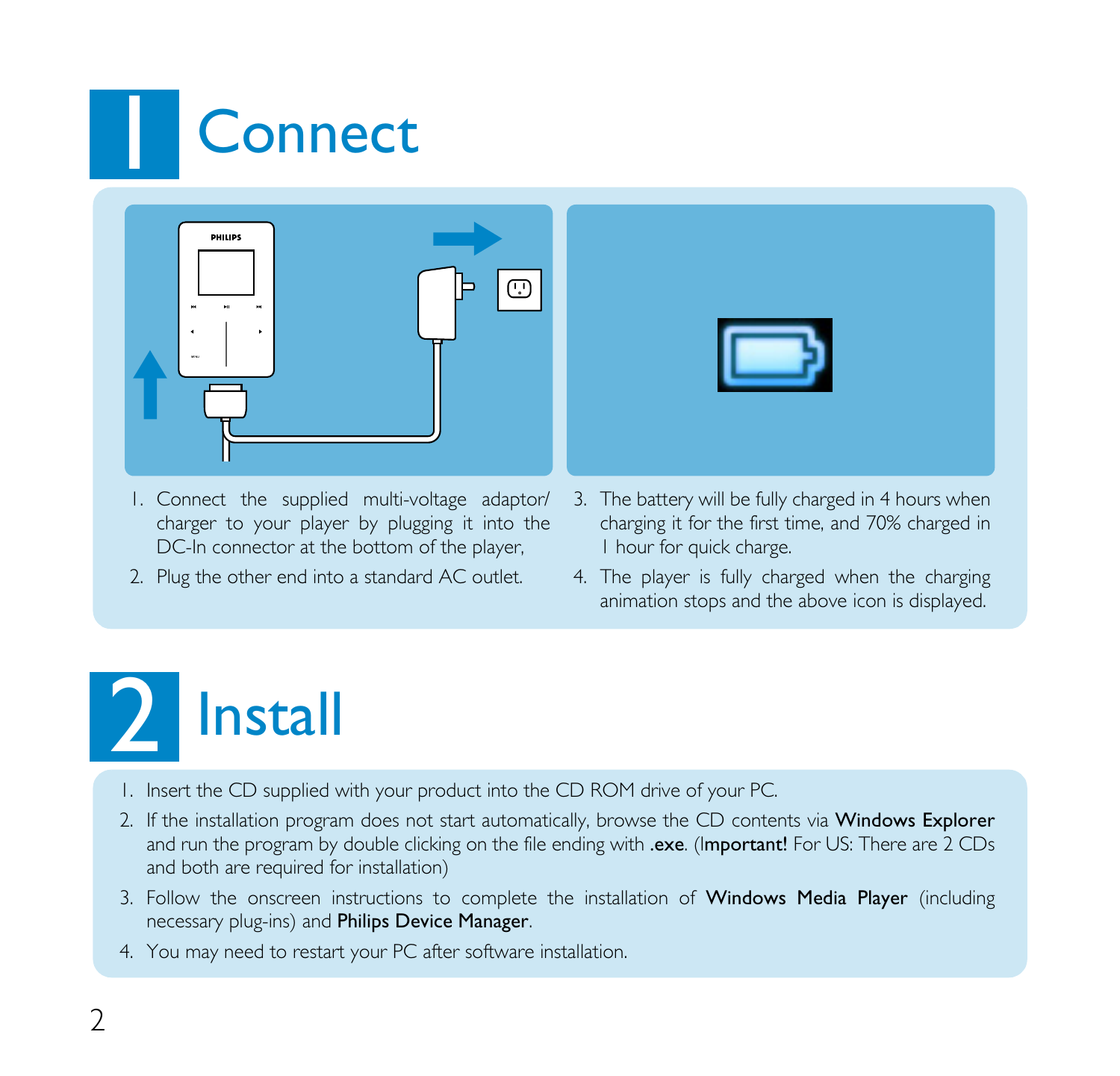# **Transfer**

Make sure that you have installed the Philips Device Plug-in from the bypacked CD.Without installation of Philips Device Plug-in, your pictures will not be transferred to your player.

- 1. Connect the player to your computer.
- 2. Start Windows Media Player.
- 3. If you see this screen, choose Manual. (You can also do an automatic synchronisation. Refer to the user manual on the CD for instructions)

4. Select Sync tab. In the pull down menu on the right pane, select Philips or Philips GoGear as the destination. If they are not in the list, click F5 to



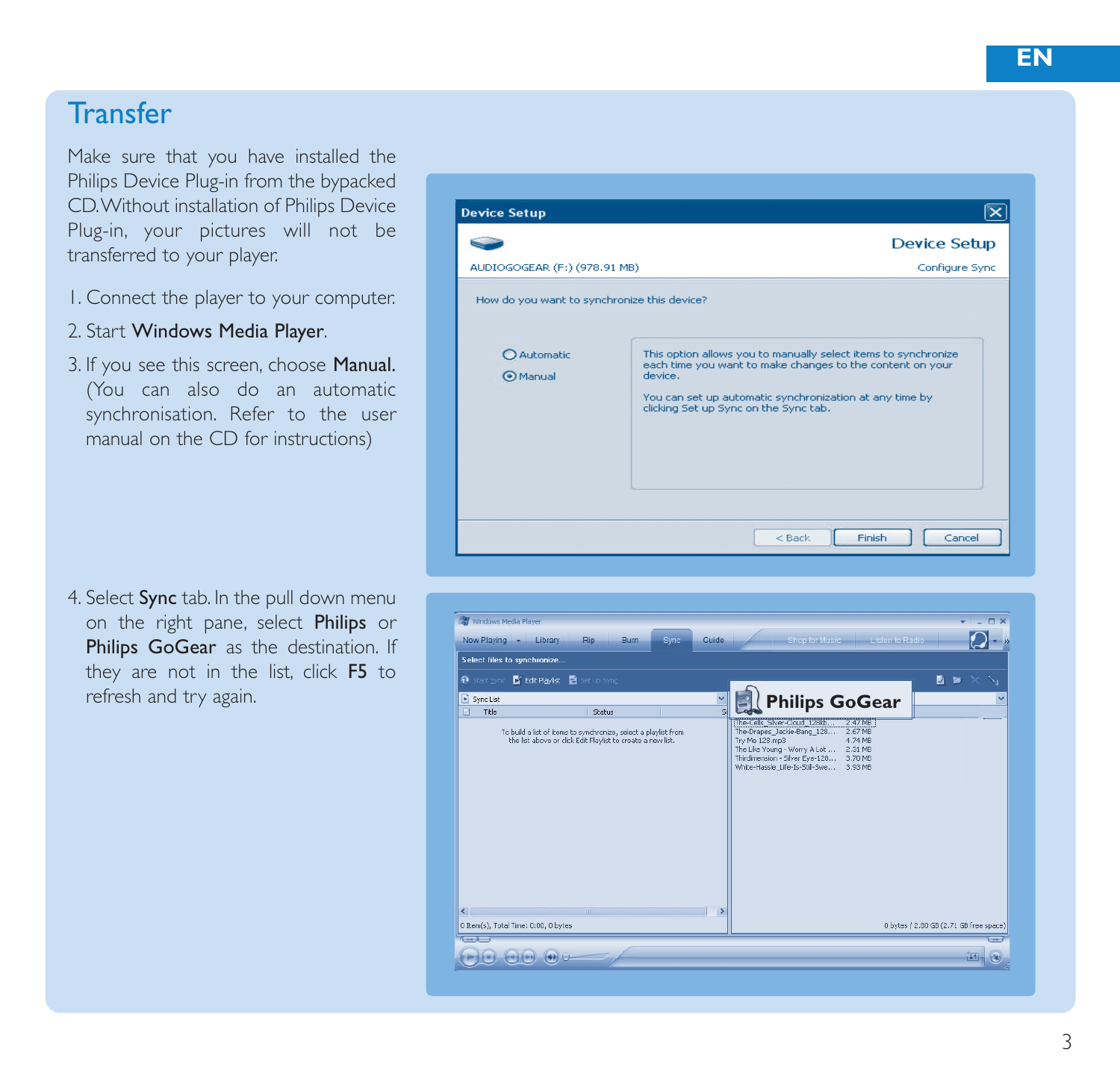5. Select Library tab to access media library. Click to highlight a song/ picture you want to copy. Right click on the item and select Add to > Sync List.



- 6. Or drag and drop the song / picture into the Sync List on the right pane. Click the Start Sync button to start synchronisation. The progress will be displayed.
- 7.When the transfer is finished, you can disconnect your player from the computer.



For more information and tips on transferring music and pictures with Windows Media Player, please refer to the user manual on the supplied CD.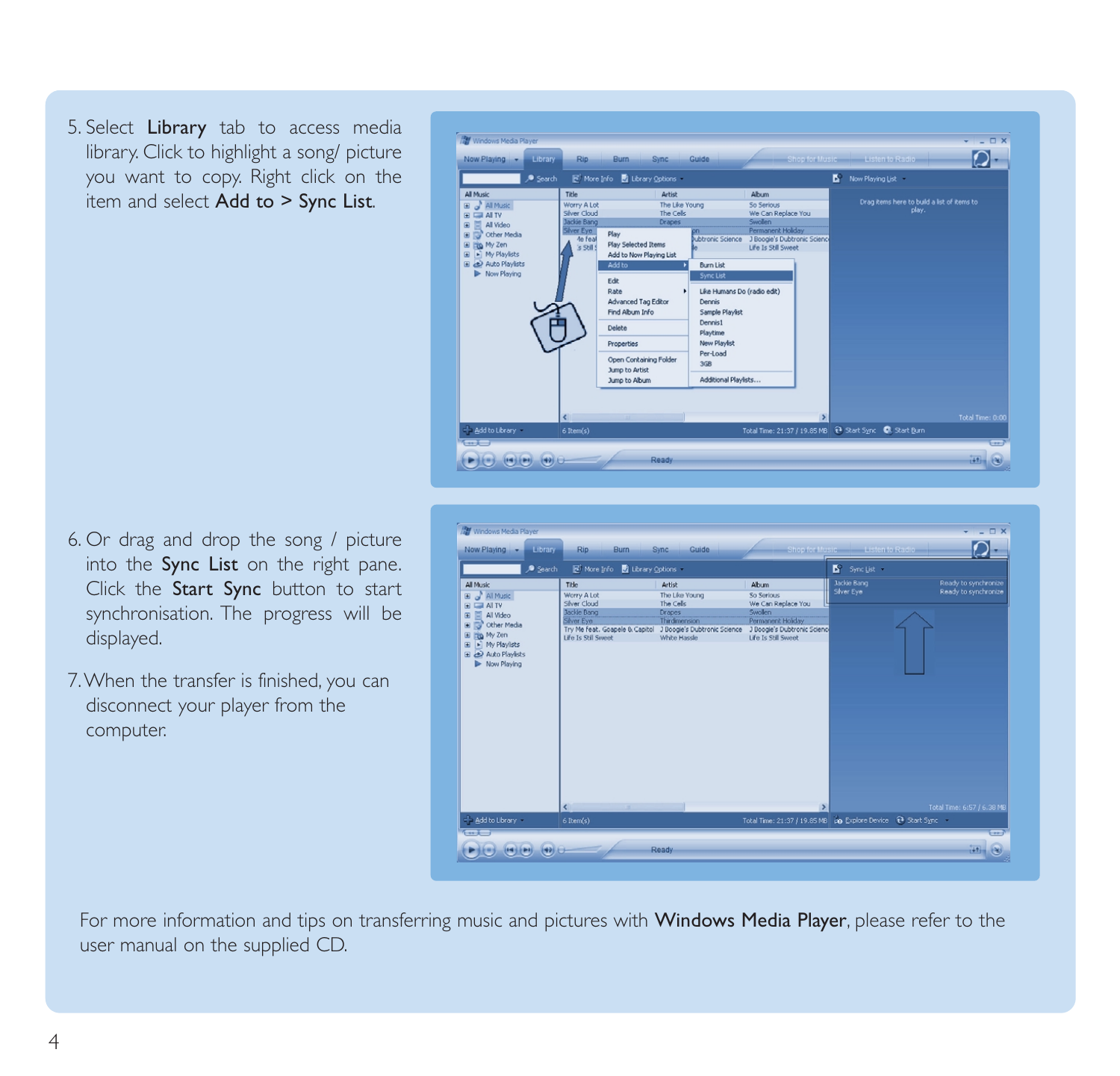# **B** Enjoy

## Power on and play

- I. To power on, push and hold down ON/OFF HOLD slider to ON/ OFF position for 3 seconds until the player powers on.
- 2 Use the VERTICAL TOUCH STRIP to scroll through the main menu
- 3. Select Music, Pictures, Radio. Recordings or Settings by  $presing$ .
- 4 Use the VERTICAL TOUCH STRIP and and buttons to navigate.
- 5. Once you have found a song or recording you'd like to play, press ЪH



## Using the vertical touch strip

Your player has touch sensitive controls that respond to the touch of your fingers. The VERTICAL TOUCH STRIP (see picture) is used to scroll through lists. It responds to the following finger movements:

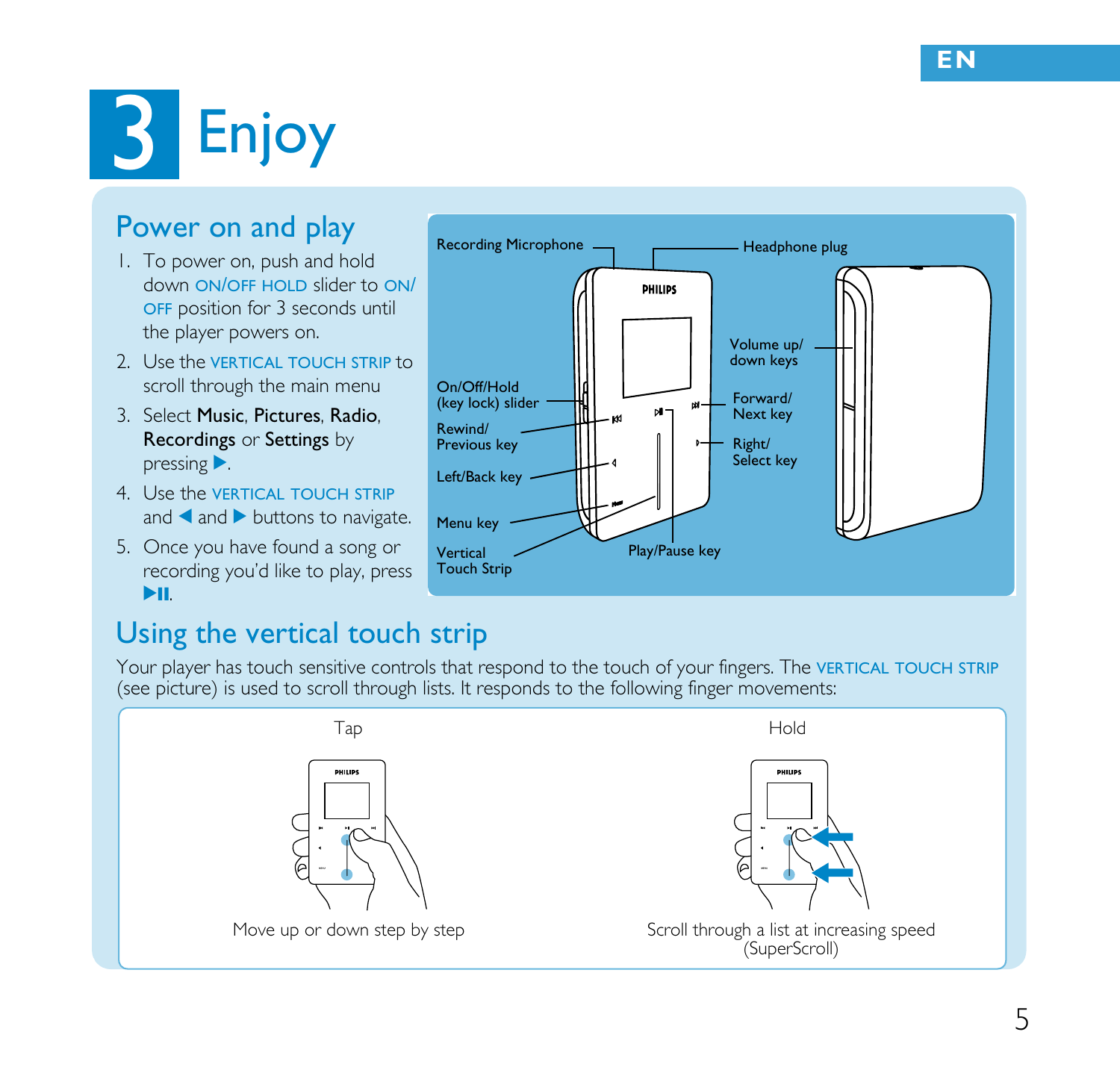| Stroke              | Swipe                                    | Tap in the middle          |
|---------------------|------------------------------------------|----------------------------|
| <b>HIUM</b>         | <b>FIBURS</b>                            | <b>HIURS</b>               |
| Scroll through list | List will scroll quickly like a wheel    | To stop list from spinning |
|                     | (Fly wheel) and then slow down gradually |                            |

|                 | To                                                 | Do this                                                                                                                                                                                                                                            |
|-----------------|----------------------------------------------------|----------------------------------------------------------------------------------------------------------------------------------------------------------------------------------------------------------------------------------------------------|
|                 |                                                    |                                                                                                                                                                                                                                                    |
| General         | Power ON / OFF                                     | Push and hold down ON/OFF HOLD slider to ON/OFF position for 3<br>seconds                                                                                                                                                                          |
|                 | Scroll through list                                | Use the <b>VERTICAL TOUCH STRIP</b>                                                                                                                                                                                                                |
|                 | Select                                             | Press                                                                                                                                                                                                                                              |
|                 | Go back                                            | Press <                                                                                                                                                                                                                                            |
|                 | Access options menu                                | Press MENU                                                                                                                                                                                                                                         |
|                 | Go back to the library to browse                   | Press <                                                                                                                                                                                                                                            |
| Music           | Play/Pause music                                   | Press <sub>III</sub>                                                                                                                                                                                                                               |
|                 | Go to next track                                   | Press <b>PH</b>                                                                                                                                                                                                                                    |
|                 | Go to previous track                               | Press <sub>I44</sub>                                                                                                                                                                                                                               |
|                 | Add track to Playlist on the go                    | Select or play a track, press MENU and select Add to Playlist on the go                                                                                                                                                                            |
|                 | Delete track                                       | Delete track from your player through Windows Media Player. Connect<br>your player to the computer. Select the songs that you would like to delete<br>from your player in the items on device pane. Press Delete key on your<br>computer keyboard. |
| <b>Pictures</b> | Start a slide show                                 | Press MENU, select Start slide show and press ▶                                                                                                                                                                                                    |
|                 | Stop a slide show                                  | Press <                                                                                                                                                                                                                                            |
| Radio           | Auto tuning                                        | Press MENU, select Auto tune and press ▶                                                                                                                                                                                                           |
|                 | Manual tuning                                      | Tap on the bottom or top of VERTICAL TOUCH STRIP to tune step<br>by step                                                                                                                                                                           |
|                 | Search for the previous/<br>next available station | Press and hold the top/ bottom end of VERTICAL TOUCH STRIP                                                                                                                                                                                         |
|                 | Go to the previous/<br>next preset station         | Press <b>K4</b> or <b>PH</b>                                                                                                                                                                                                                       |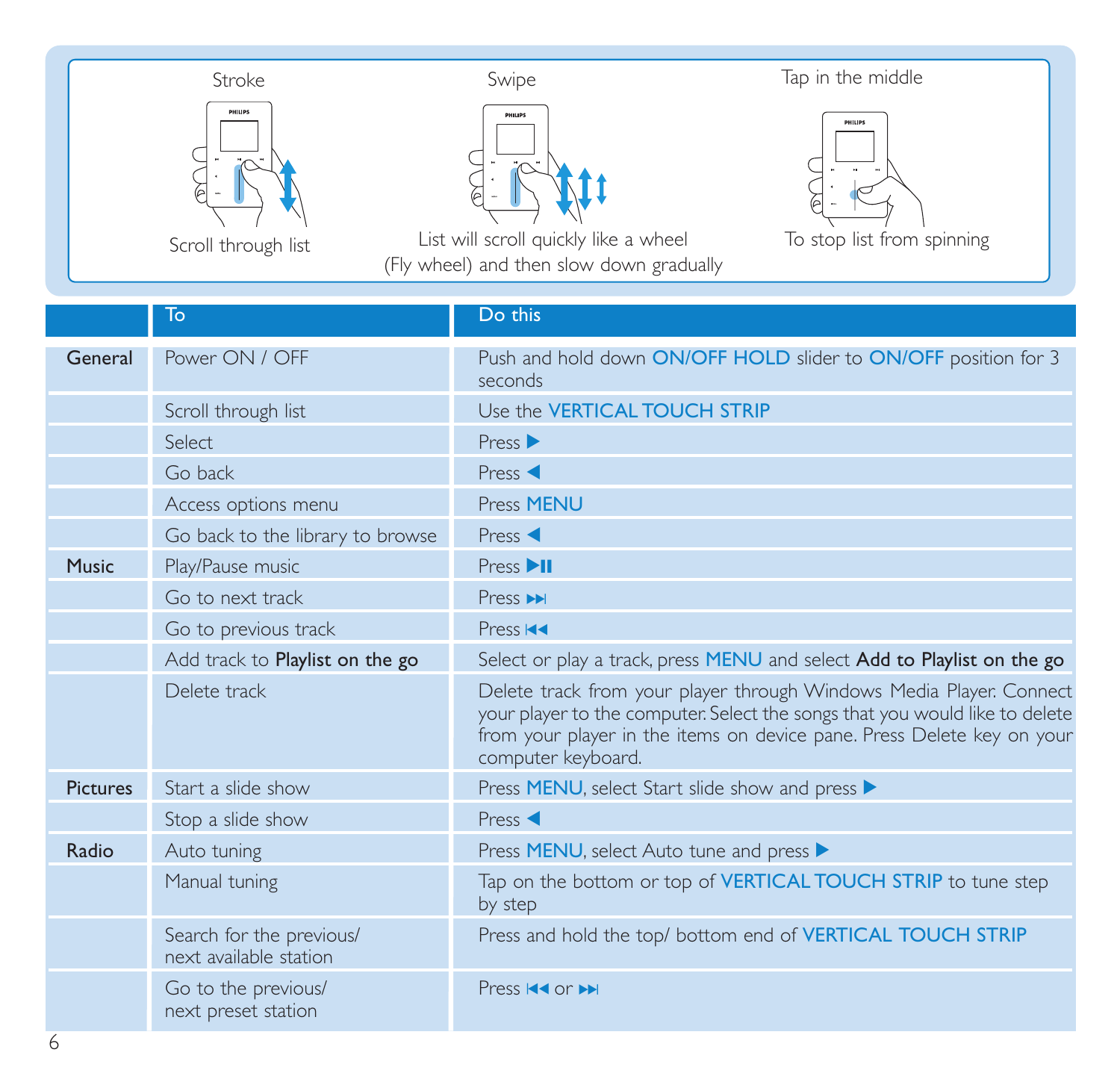# Trouble shooting

#### How do I reset my player?

In the unlikely event that your player hangs, do not panic. Simply push and hold down ON/OFF HOLD slider to ON/OFF position and press VOLUME + at the same time. Hold until the player shuts down.

#### How do I repair my device?

In case of a device error, connect your player to the computer and use Philips Device Manager to restore your player.

- 1. Launch Philips Device Manager from Start > Programs > Philips Device Manager.
- 2. Select your device.
- 3. Select Repair tab.
- 4. Click Repair.
- 5. After the repair process is completed, click OK and disconnect your player.
- 6. Player displays Updating firmware.
- 7. The player is ready for use again after restart.

# Need help?

#### User Manual

Refer to the User Manual on the CD

#### Online help

www.usasupport.philips.com

#### Philips Helpdesk

| Country | <b>Helpdesk</b> | Tariff/min | Keep ready                                       |
|---------|-----------------|------------|--------------------------------------------------|
| JSA     | 1-888-744-5477  | Free       | Date of Purchase. Model number and Serial number |

### Register your product

.<br>We strongly recommend that you register your product in order to gain access to free upgrades. To register your product, please log on to www.philips.com/register so that we can inform you as soon as new updates<br>become available. --)'